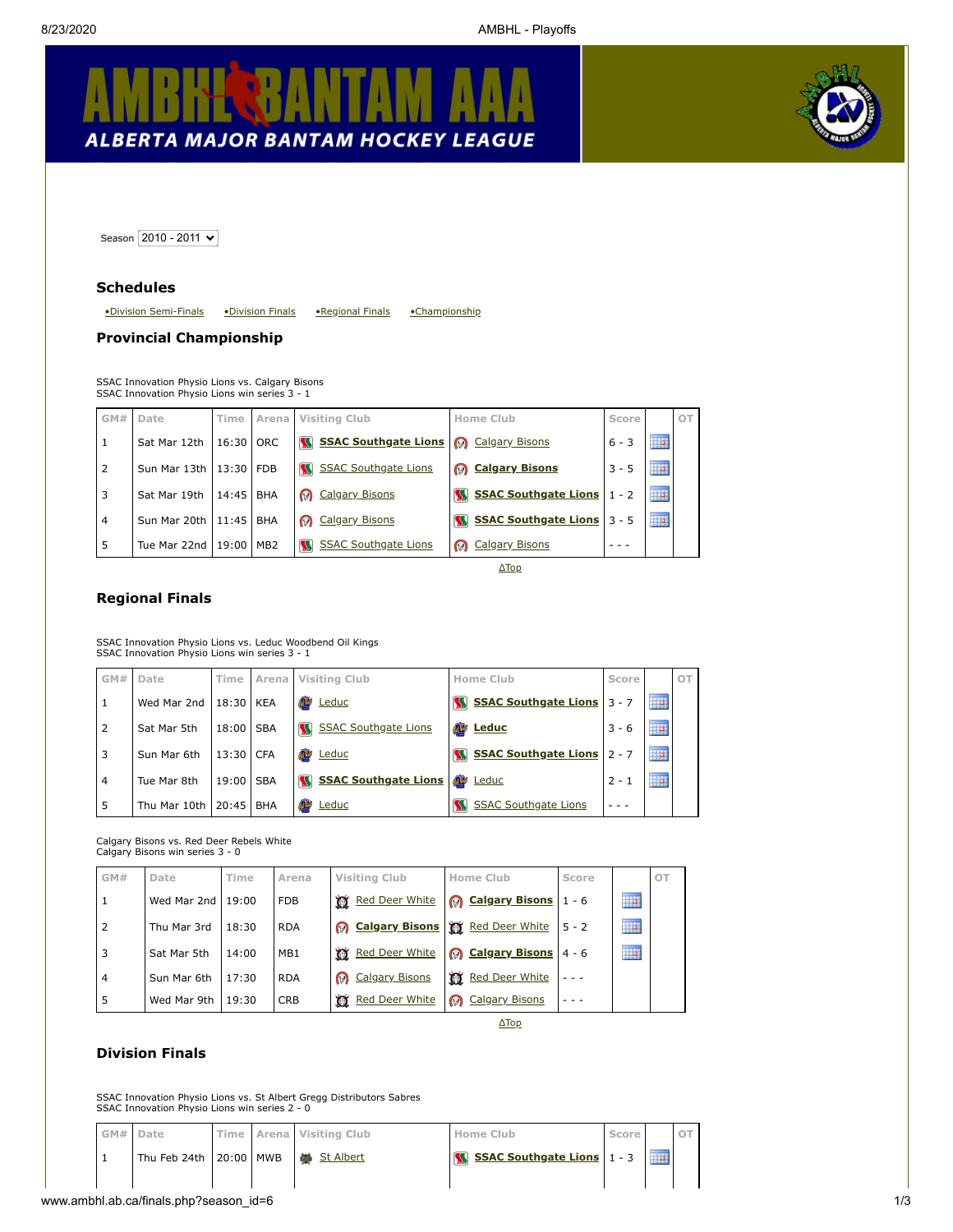| MBHL - Playoffs |  |  |
|-----------------|--|--|
|                 |  |  |

| 8/23/2020 |                        |           |                  |                                   | AMBHL - Plavoffs            |         |  |
|-----------|------------------------|-----------|------------------|-----------------------------------|-----------------------------|---------|--|
|           | Sat Feb 26th           | 20:00 AKI |                  | SSAC Southgate Lions No St Albert |                             | $4 - 1$ |  |
|           | Mon Feb 28th 21:00 KMB |           | <b>St Albert</b> |                                   | <b>SSAC Southgate Lions</b> |         |  |

PAC Saints vs. Leduc Woodbend Oil Kings Leduc Woodbend Oil Kings win series 2 - 0

| GM# | Date                 | Time | Arena       | <b>Visiting Club</b>            | <b>Home Club</b>       | Score   |                         | OT |
|-----|----------------------|------|-------------|---------------------------------|------------------------|---------|-------------------------|----|
|     | Wed Feb 23rd 19:30   |      | <b>ITLS</b> | <b>Example</b>                  | Spruce Grove PAC 4 - 2 |         | ---------<br>HP.        |    |
|     | Sat Feb 26th   18:00 |      | <b>SBA</b>  | Spruce Grove PAC <b>@ Leduc</b> |                        | $5 - 6$ | 1111111111<br><b>HP</b> |    |
|     | Sun Feb 27th 18:45   |      | <b>AGR</b>  | Leduc                           | Spruce Grove PAC       |         |                         |    |

Calgary Bisons vs. Calgary Royals Calgary Bisons win series 2 - 1

| GM# | Date                 | Time  | Arena      | <b>Visiting Club</b>                  | <b>Home Club</b>            | Score    |                  | OT              |
|-----|----------------------|-------|------------|---------------------------------------|-----------------------------|----------|------------------|-----------------|
|     | Tue Feb 22nd   18:30 |       | <b>WSC</b> | Calgary Royals   Calgary Bisons       |                             | $4 - 3$  | 11111111111      | OT <sub>1</sub> |
|     | Fri Feb 25th         | 17:45 | <b>FRA</b> | <b>Calgary Bisons Calgary Royals</b>  |                             | $13 - 1$ | ---------<br>HP. |                 |
| 3   | Sat Feb 26th         | 15:45 | <b>FRA</b> | <b>Calgary Royals</b><br>$\mathbf{Z}$ | <b>Calgary Bisons</b> 3 - 8 |          | 1111111111<br>p  |                 |

Red Deer Rebels White vs. Red Deer Rebels Black Red Deer Rebels White win series 2 - 0

| GM# | Date                 | Time | Arena      | <b>Visiting Club</b>                     | Home Club                  | Score |                  | O1 |
|-----|----------------------|------|------------|------------------------------------------|----------------------------|-------|------------------|----|
|     | Thu Feb 24th   19:30 |      | <b>RDA</b> | Red Deer Black                           | Red Deer White 3 - 6       |       | 1111111111<br>H. |    |
|     | Sat Feb 26th   14:00 |      | <b>RDA</b> | <b>W</b> Red Deer White W Red Deer Black |                            |       | ----------<br>m  |    |
|     | Sun Feb 27th   14:45 |      | <b>RDA</b> | <b>Red Deer Black</b><br>ነሽ              | <b>Red Deer White</b><br>Œ |       |                  |    |

[ΔTop](#page-0-3)

# <span id="page-1-0"></span>**Division Quarter-Finals**

Calgary Royals vs. Calgary Northstar Sabres Calgary Royals win series 2 - 1

| GM# | Date                 | Time | Arena           | <b>Visiting Club</b>               | Home Club         | Score    |            |                 |
|-----|----------------------|------|-----------------|------------------------------------|-------------------|----------|------------|-----------------|
|     | Wed Feb 16th   20:30 |      | VS <sub>1</sub> | Calgary Northstar & Calgary Royals |                   | $3 - 2$  | ---------- | OT <sub>1</sub> |
|     | Sat Feb 19th   13:45 |      | <b>STW</b>      | <b>Calgary Royals</b>              | Calgary Northstar | $11 - 4$ | <br>HH.    |                 |
|     | Sun Feb 20th   15:45 |      | <b>STW</b>      | Calgary Northstar                  | Calgary Royals    | $2 - 3$  | ---------- | OT <sub>3</sub> |

Calgary Bisons vs. Calgary Flames Calgary Bisons win series 2 - 0

| GM# | Date                 | Time  | Arena      | Visiting Club           | Home Club                     | Score    |                    | OT |
|-----|----------------------|-------|------------|-------------------------|-------------------------------|----------|--------------------|----|
|     | Wed Feb 16th   17:45 |       | <b>ESN</b> | Calgary Bronks          | <b>Q</b> Calgary Bisons 2 - 8 |          | ---------<br>ille. |    |
|     | Sat Feb 19th         | 15:15 | <b>HVA</b> | <b>@</b> Calgary Bisons | Calgary Bronks                | $10 - 7$ | *********<br>▦     |    |
|     | Sun Feb 20th   17:15 |       | PEP        | Calgary Bronks          | <b>B</b> Calgary Bisons       |          |                    |    |

Leduc Woodbend Oil Kings vs. Lloydminster Fountain Tire Bobcats Leduc Woodbend Oil Kings win series 2 - 0

|   | GM# Date             | Time | Arena      | Visiting Club | Home Club      | Score   |                    |  |
|---|----------------------|------|------------|---------------|----------------|---------|--------------------|--|
|   | Tue Feb 15th   20:15 |      | <b>SBA</b> | Lloydminster  | <b>Example</b> | $4 - 9$ | 1111111111<br>HP.  |  |
|   | Sat Feb 19th 14:00   |      | LCC        | <b>Reduc</b>  | Lloydminster   | $9 - 2$ | 11111111111<br>HP. |  |
| 3 | Sun Feb 20th   16:15 |      | <b>SBA</b> | Lloydminster  | œ<br>Leduc     |         |                    |  |

PAC Saints vs. Camrose Red Wings PAC Saints win series 2 - 1

|  | GM# Date           | Time | Arena      | Visiting Club                | Home Club              | Score    |                  | OT. |
|--|--------------------|------|------------|------------------------------|------------------------|----------|------------------|-----|
|  | Thu Feb 17th 20:30 |      | <b>GFA</b> | <b>Camrose</b>               | Spruce Grove PAC       | $15 - 4$ | ---------<br>H a |     |
|  | Sat Feb 19th 18:15 |      | <b>ECA</b> | & Spruce Grove PAC & Camrose |                        | $4 - 0$  | ---------<br>p   |     |
|  | Sun Feb 20th 11:15 |      | <b>GFA</b> | Camrose                      | Spruce Grove PAC 3 - 6 |          | 1111111111<br>ĦP |     |